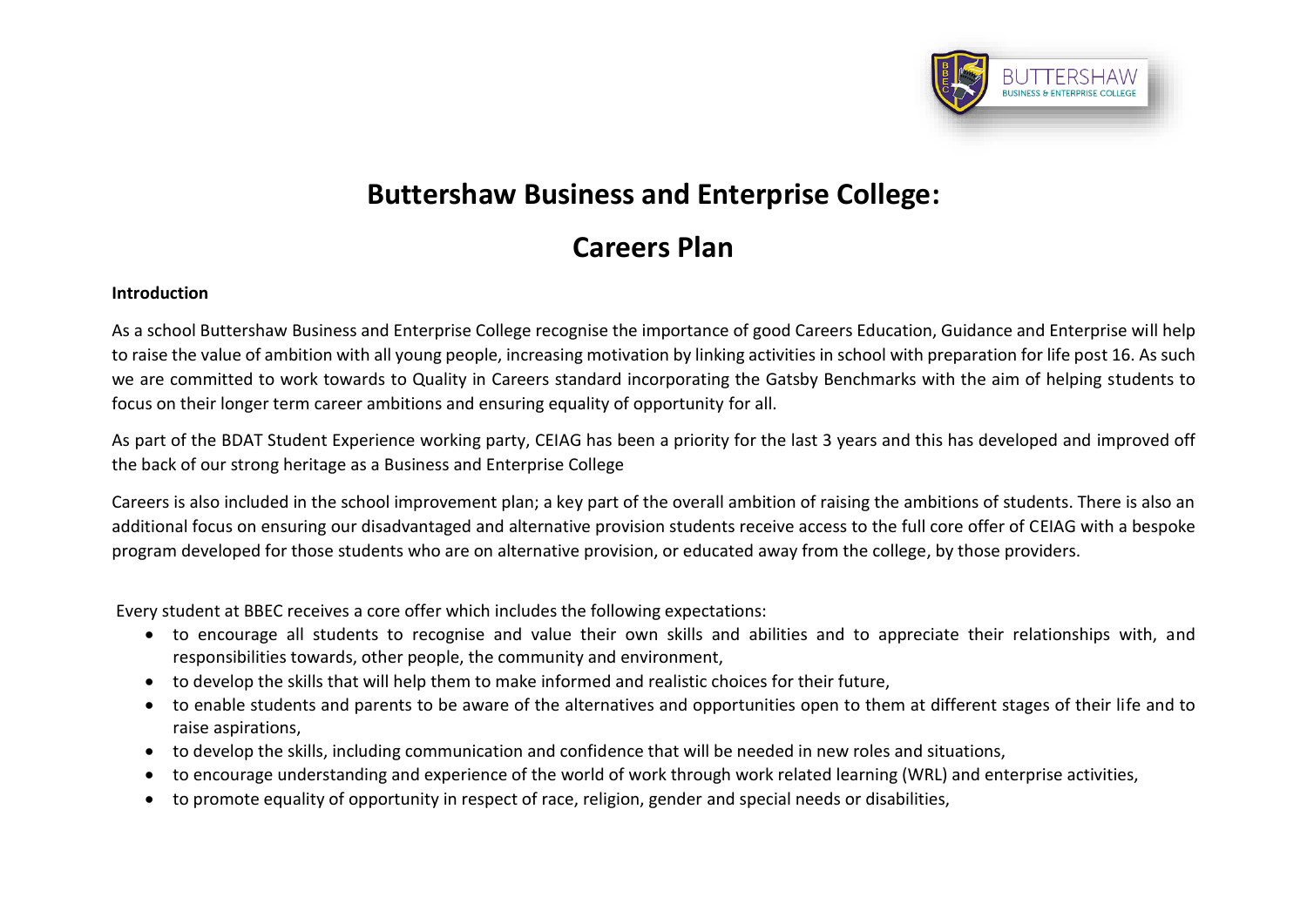

- to develop students' capabilities and their understanding of their own needs and abilities,
- to encourage students to investigate career opportunities both locally and nationally and through direct experience of the world of work, work related learning and enterprise activities,
- to encourage students to implement their career plans. To review and evaluate in order to make improved decisions and manage the transition processes effectively,
- to provide access to a range of activities that inspire young people including: employer talks, careers fairs, motivational speakers, colleges and university visits, coaches and mentors. Careers education provides a way of developing knowledge, understanding and experience of opportunities in education, training and employment. It aims to develop skills needed to make improved decisions and it is a way of helping students to apply knowledge and understanding and skills to their own circumstances. Best practice provision integrates careers guidance with a well-planned programme of careers education.

## **Entitlement**

All students at BBEC should expect the following:

- to be told about key people who can help with education, career and any other personal, health or financial problems;
- to get information on the guarantee of an offer of further learning at key points;
- to know how to access information:
- to be told about financial help they can get to stay in education (eg bursaries/student loans/grants);
- to know where to get help after 19 years of age (24 years if they have a disability);
- to be given opportunities to get involved in planning and improving information and advice services.

Help should:

- $\bullet$  be quickly and easily available,
- respect individual needs,
- be confidential.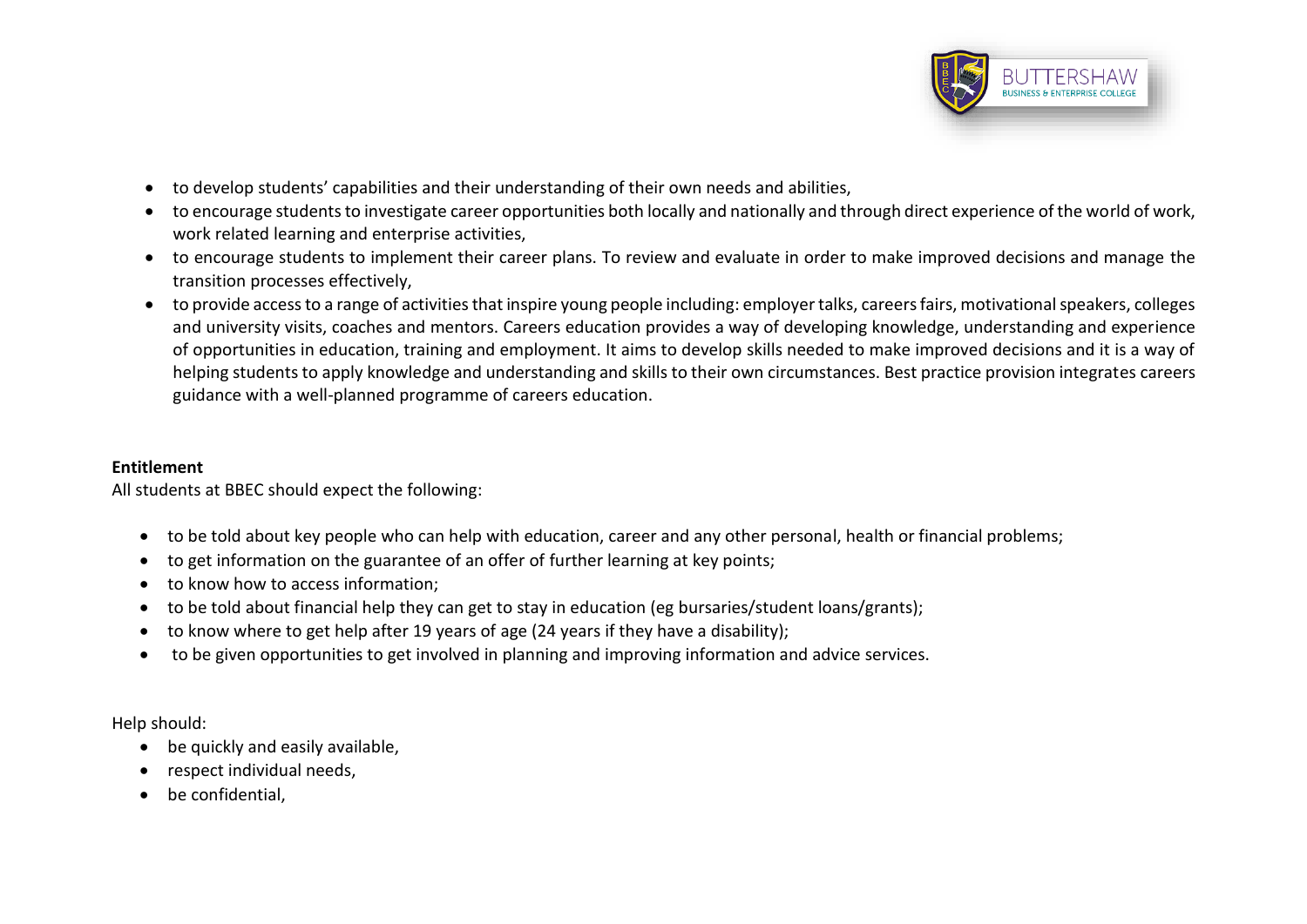

- instil confidence in order to plan the next step;
- be impartial and all relevant options should be considered, signpost the National Careers Service and local websites where appropriate,
- be located in a central part of school (Careers Library) and accessible to all students/CEIAG team & relevant staff., including on the website/

## **Tracking and Monitoring of the Program**

The program and core offering is monitored and evaluated in a variety of ways with input from all our stakeholders, including students, staff, the senior leadership team, governors and our external partners. We will also look at the effectiveness of each part of the program through our destination data and also NEET rates. Activities will be evaluated to see their impact and will be looked at regarding the next years plan. It is also mapped against the Gatsby Benchmarks and the Careers Development Institutes Key stage 3 and 4 learning outcomes, as a base of whether we are meeting our student's needs. We also monitor our progress towards all the Gatsby Benchmarks through the Compass tool provided by the Careers and Enterprise Company., on a termly basis

The benchmarks are as follows:

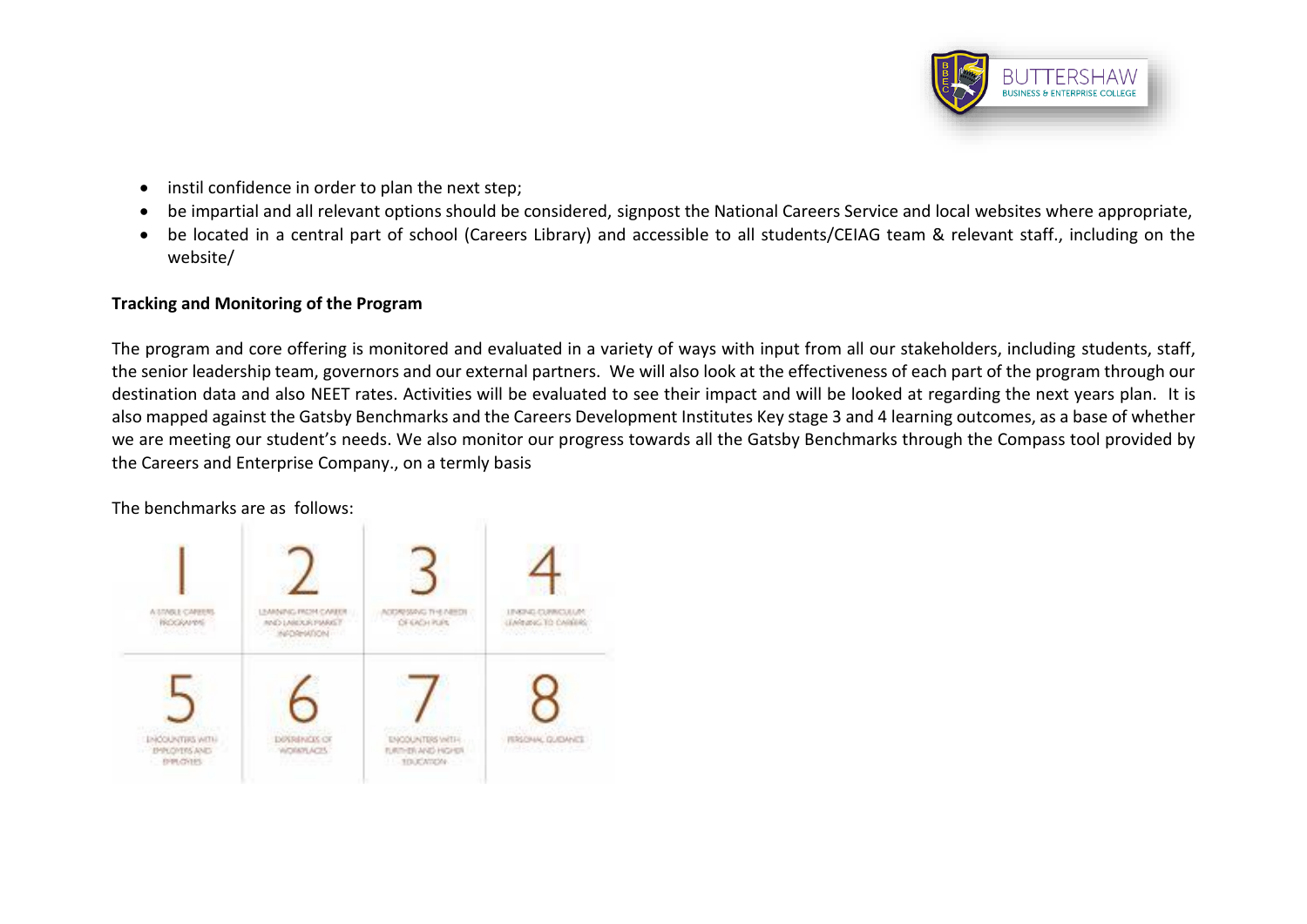

## **Program Overview**

A summary of our work on each benchmark is stated below:

## **Gatsby Benchmark 1**

A planned careers program is put forward each year to the senior leadership team and governors for approval with responsibility for it lying with Lee Grant our head of careers with input from the SLT member responsible for CEIAG Joseph Ryan. This is published on the careers section of the Buttershaw Business and Enterprise College website which can be accessed by students, parents, teachers and employers to review. This is shared with our link at the Careers and Enterprise Company for validation. At the end of the each event an evaluation is made of its success as well as analysis of destinations of young people when they leave the school which is published within the plan.

## **Gatsby benchmark 2**

There are numerous opportunities to access labour market information through a variety of means including, set lessons with PSCHE to all students, as well as a number of careers panels in both year 8 and 9, which give students the opportunity to speak to national and regional employers, discussing the local job market and growth sectors. All LMI is shared with parents through the careers section of the BBEC website with up to date information from sector skills councils, the Careers and Enterprise Company and the local authority to hopefully help guide students in the right direction. SIMS, and other social media outlets are used to engage with parents. All students are given access to this resource in all aspects of the curriculum. Apprenticeships and Technical levels are explained in detail at KS4 with apprenticeship vacancies published to students through a variety of mediums. We link to a number of different organisations including LMI for all and other websites promoting with parents when required. Working within the BDAT group LMI is shared and evaluated to provide a "critical friend" as well as to help review good practice.

## **Gatsby Benchmark 3**

Buttershaw's careers program has a strong focus on challenging stereotypical thinking, with a focus on women in science and engineering (WISE) been a key part of science week. Through our PSCHE program lessons are delivered throughout KS3 and 4 to allow students to hopefully break down these barriers. We also engage with local universities to promote higher education to our students using also local funding from organisations including Uni Connect to get additional guidance for our students.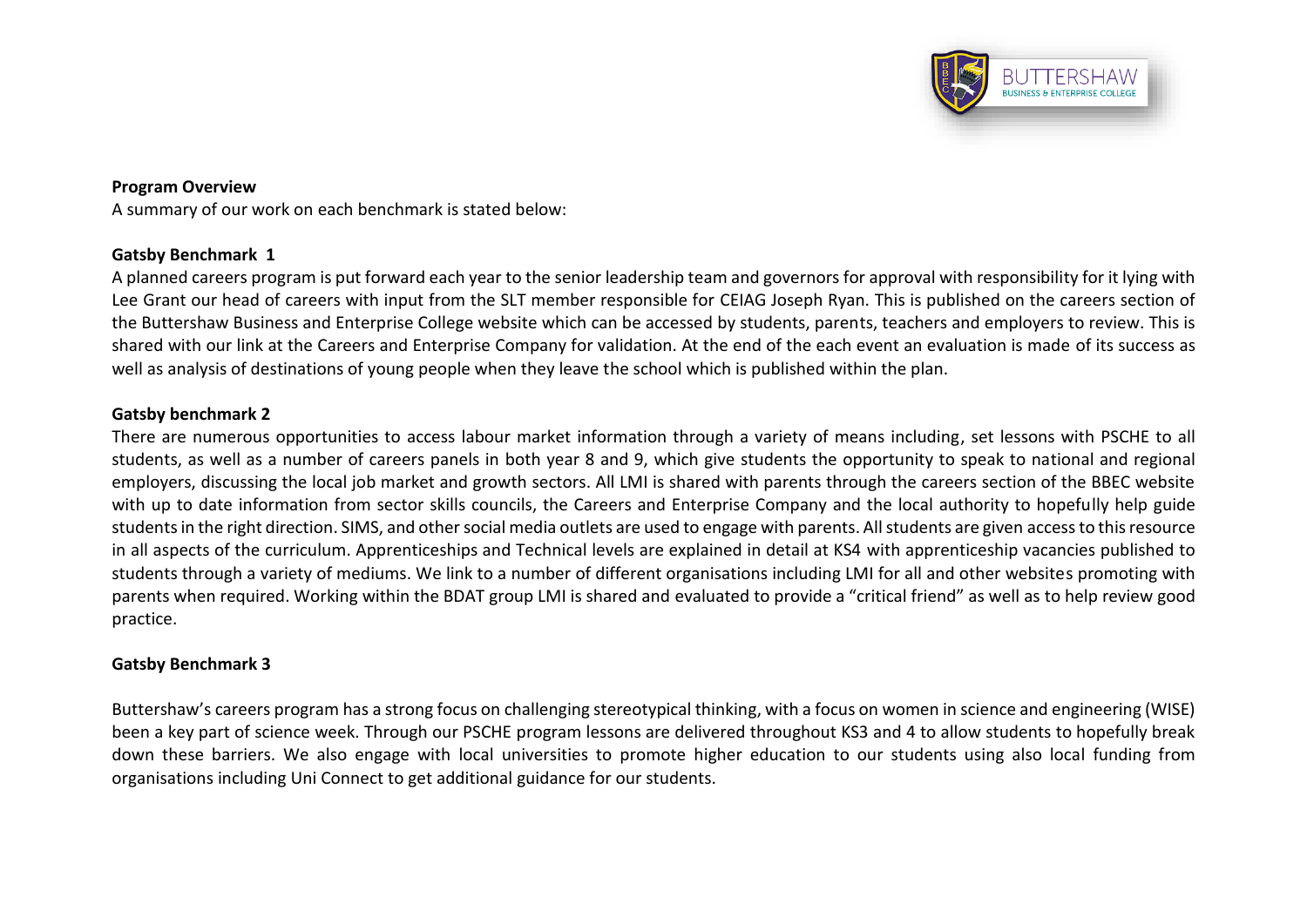

Buttershaw has invested in the GROFAR software to record careers activities for each student, so students can map their careers education journey throughout their time at the school, with lessons delivered through PSCHE on a weekly basis. This gives the students ownership of their own journeys, so able to manage the next stage of transition. The BBEC planners also contain a Gatsby tool to record details of their encounters so an easy log of activities. Accurate data is collected on intended destinations, September Guarantee, and also actual destinations of previous students which helps guide the program for the next year. This is also shared with students in the school. We also work with the local authority to collate this date. The college has an ambitious target of getting 0% of students not in education employment or training (NEET) in the school, and is aiming towards this through extra interventions for different groups including those with special educational needs and disabilities. Those students who are at risk of been NEET receive further guidance from Lee the careers adviser at school, and also work is done with external agencies to help support these students moving into a positive destination. An annual review of the program is done with students to try and make sure that individual needs are been met. There is an attempt to encourage previous students to engage with the school and an alumni network is been discussed.

#### **Gatsby Benchmark 4**

Science, technology, engineering and maths (STEM) careers are talked about through subject teaching as well as throughout science week, delivering projects with the local authority, universities and local employers. There is a comprehensive PSCHEE program which looks at a variety of careers related learning mapped to the Career Development Institutes learning outcomes, and all the Gatsby Benchmarks. The school has 5 internal academies which students can apply to join from year 8 onwards: Art, Performing Arts, STEM, Sports and Enterprise. Each academy offers opportunities for students to engage with a number of projects which will help develop employability skills for the future, including Micro Tyco and the Lego Challenge. At all transition stages specifically at KS4 option choices careers in the curriculum is incorporated into the program surrounding it.

#### **Gatsby Benchmark 5**

Buttershaw attempts to give our students as many opportunities as we can for students to engage with employers. We work with the Leeds Enterprise Partnership, and the local authority as well as external organisations to create opportunities for all year groups to have at least one meaningful engagement with an employer. Year 11 engage with employers through our annual aspirations evening which allows local organisations to promote their opportunities to our students. Year 11 are also able to have a face to face interview with a local employer through our interview practice session run in December. (organised by an external provider Ahead Partnership) This helps and support them with their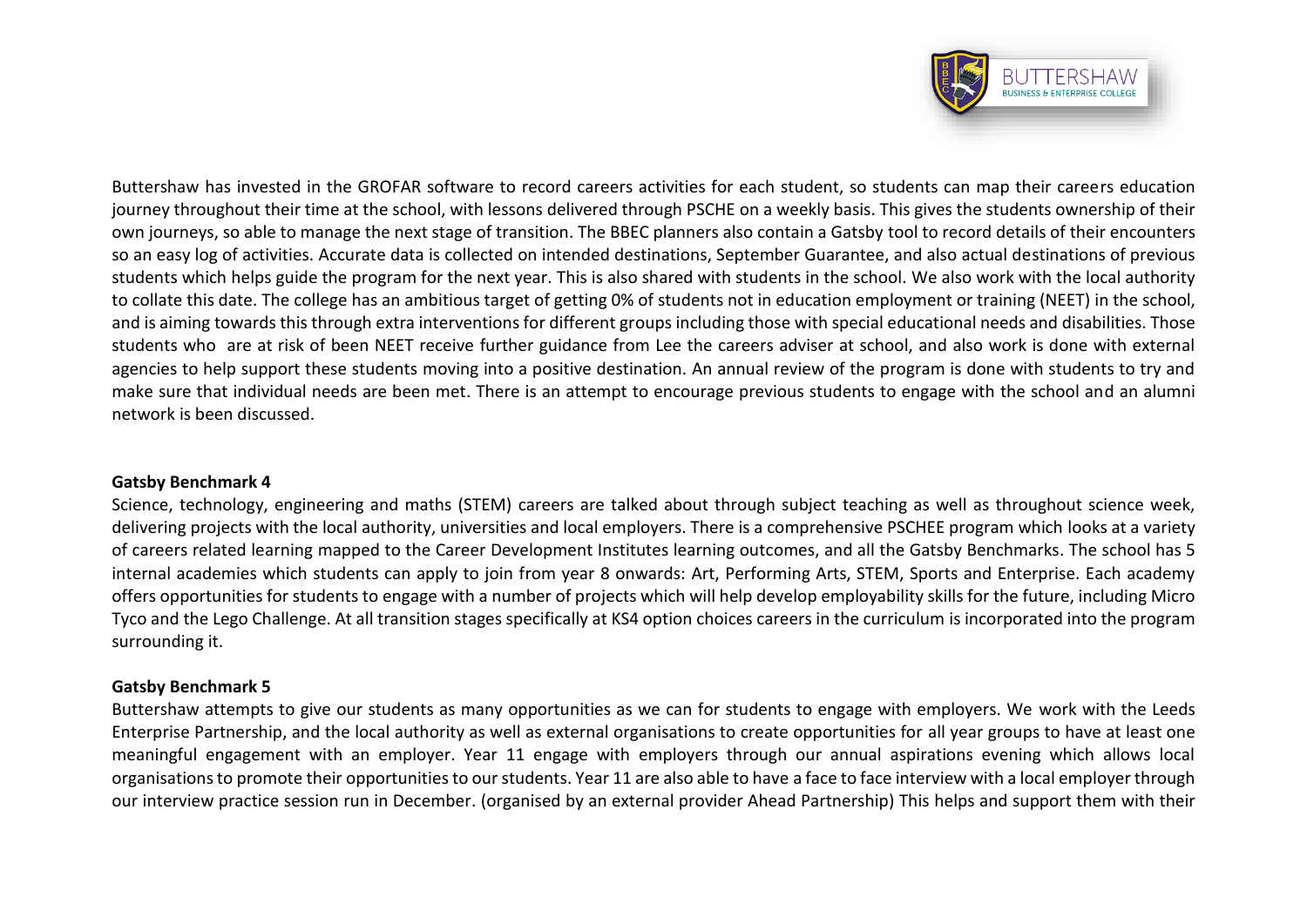

interview for college or apprenticeship places. Year 10 will also have the opportunity to experience our aspiration evening, as well as have contact with employers through the work experience program. A mock recruitment day in the summer term run by a local employer in the Leeds City Region is also run to support young people's progression. KS3 also has a number of different opportunities for engagement as well through science week, our enterprise day and also services bought in through Ahead Partnership. Also employers are involved in the PSCHE when felt relevant, surrounding the learning outcomes of the CDI framework. These include Careers Panels and an enterprise activity with our alternative provision students. All of these events are evaluated and briefing sheets are used to make sure the employer engagements are fit for purpose.

## **Gatsby Benchmark 6**

Year 10 all are given the opportunity of going out on work experience during the summer term. The students are placed centre stage in the process and an attempt is made to try and give every student a meaningful experience moving forward. This is planned into the timetable but due to restriction surrounding COVID we are attempting to look at different ways of modelling this including virtual work experience or developing a program of careers of the week based around student's interests.

#### **Gatsby Benchmark 7**

Through our annual aspirations evening local colleges and training providers have access to year 10 and 11 students in one place. Information on open days and other virtual events is shared with students and their families to allow them the opportunities to have an experience of FE provision. Through PSCHEE in Year 10 and 11 students are given assemblies around local options and we invite local providers of apprenticeships to present to students. Specialist provisions around students on alternative timetables including visits to local providers (if able to do so under COVID restrictions) as well as guest speakers from these different providers to support progression. In regards Higher Education there is a big push to look at this during KS3. Chances to meet Higher Education providers is incorporated into science week with strong links made with the University of Bradford.. There will also be time spent in PSHE in year 9 discussing option choices.

#### **Gatsby 8**

All students in Year 11 are offered the opportunity to attend a careers guidance appointment with Mr Grant, the careers lead, who is qualified to Level 6 through the Diploma in Careers Guidance and the Qualification in Careers Guidance. All students will be given this opportunity, as well as pupil premium and those in vulnerable groups given more than one interview. Mr Grant also attends reviews and liaises with local providers to help with transition. All students in the school can be seen if requested through their heads of years, and at all the significant times when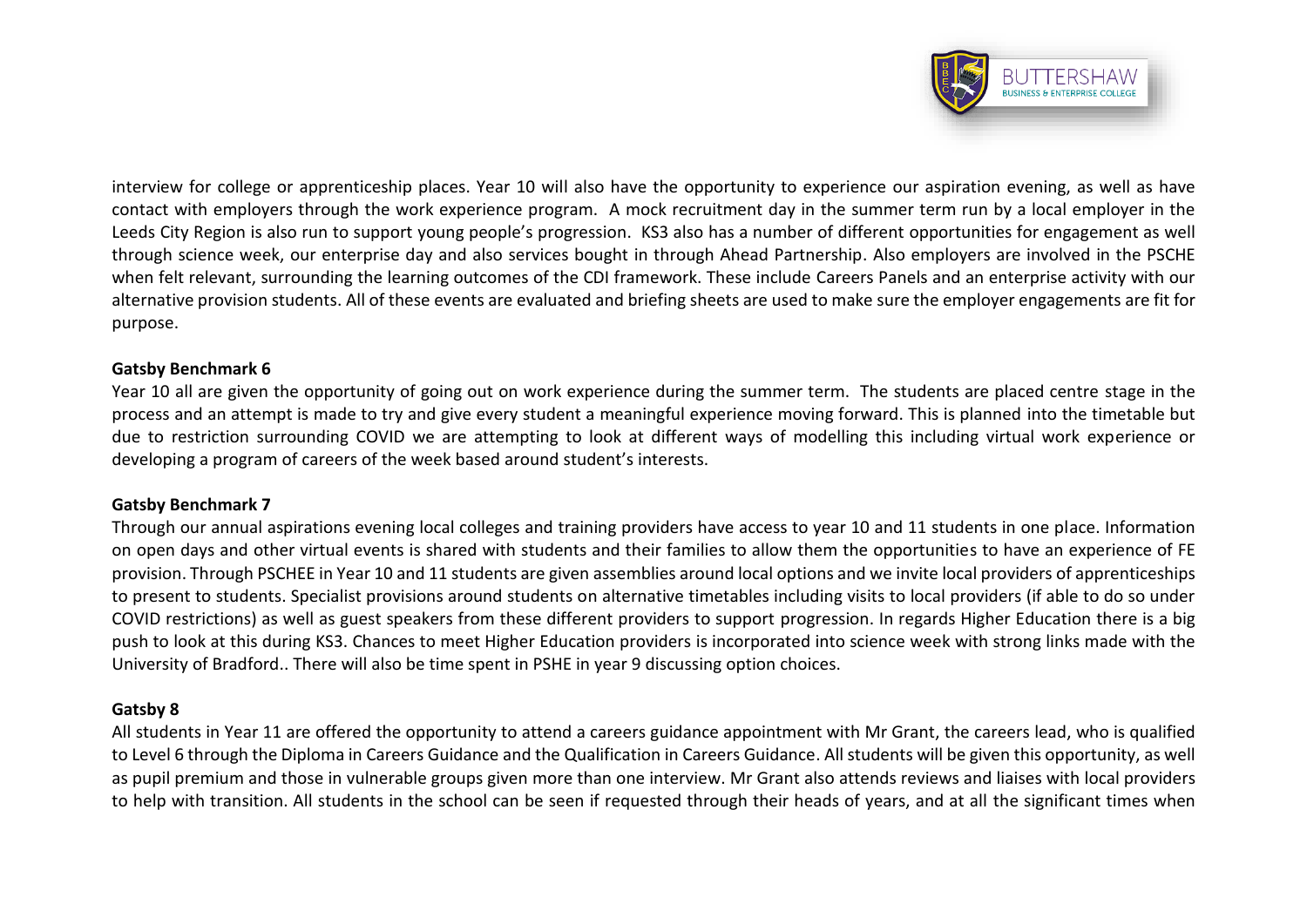

subject or careers choices are made. Parents can book appointments by contacting the school. All staff can make referrals for students who they feel would need support. Mr Grant's details are on the website as well and he can be contacted directly by staff, students and parents through email.

Our provision map shows what is covered in each year group and how we meet the Gatsby benchmarks. Please see Appendix 1

## **Roles and Responsibilities**

To maintain and run the careers program a team of people work within the college to support students.

The careers team, and its responsibilities consists of:

*Mr J Ryan – Assistant Head*

- Strategic Leadership of CEIAG across the school
- Advise SLT and Governors on policy strategy and resources for CEIAG.
- Report to SLT and Governors on CEIAG

## *Mr L Grant – Head of Careers / Careers Adviser*

Is employed as both the careers lead and careers adviser in the school trained to level 6 in advice and guidance and having over 10 years experience of working in Bradford Schools.

Head of Careers:

- Provision of a planned CEIAG program/ development of an annual careers plan
- Attend local authority supported network events through the Careers and Enterprise Company or through the local authorities own networks
- Running and Designing the program for the Enterprise Academy, a unique program of extra-curricular activities surrounding Enterprise Education for students in all year groups .
- Analysis and tracking of destination data
- Plan and deliver Buttershaw's Careers program within PSHCE and the wider curriculum.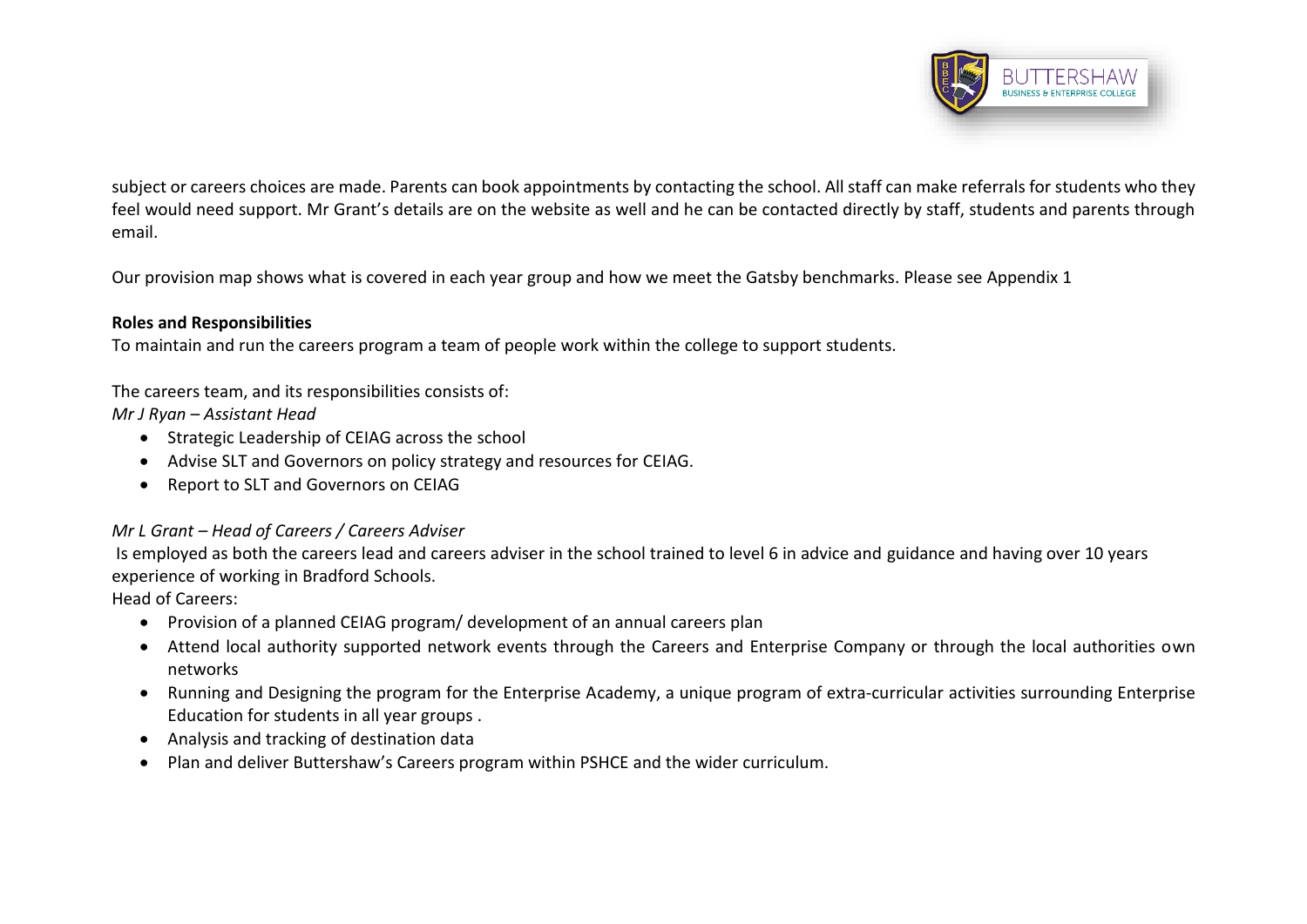

 Co-ordinate and implement work experience for students in the year 10 cohort through the work experience team ( look at virtual options, or other ideas if not able to implement)

#### Careers Adviser:

- Establish maintain and develop links with employers, Further education, training and apprenticeship providers
- Facilitate encounters with employers, FE training and apprenticeship providers
- Provide Individual Advice and Guidance to students across all year groups when required
- Attend any reviews as required including LAC and SEN.

## *Ruby Bhatti: CEIAG Governor*

• Monitor the provision of CEIAG

## *Teaching Staff and Support Staff*

- Support in linking Curriculum Areas to Careers
- Supporting the development of employability skills
- Feedback specific student needs (or opportunities) to the CEIAG team

#### **Resources**

Students, parents and carers can access careers resources through a variety of sources. The Careers section of the Buttershaw website has links to website that can support you with careers decisions, as well as other materials that can support students moving forward. Students can also access their profiles on the GROFAR system, [https://grofar.com](https://grofar.com/) . The Library also has resources available and relevant notice boards.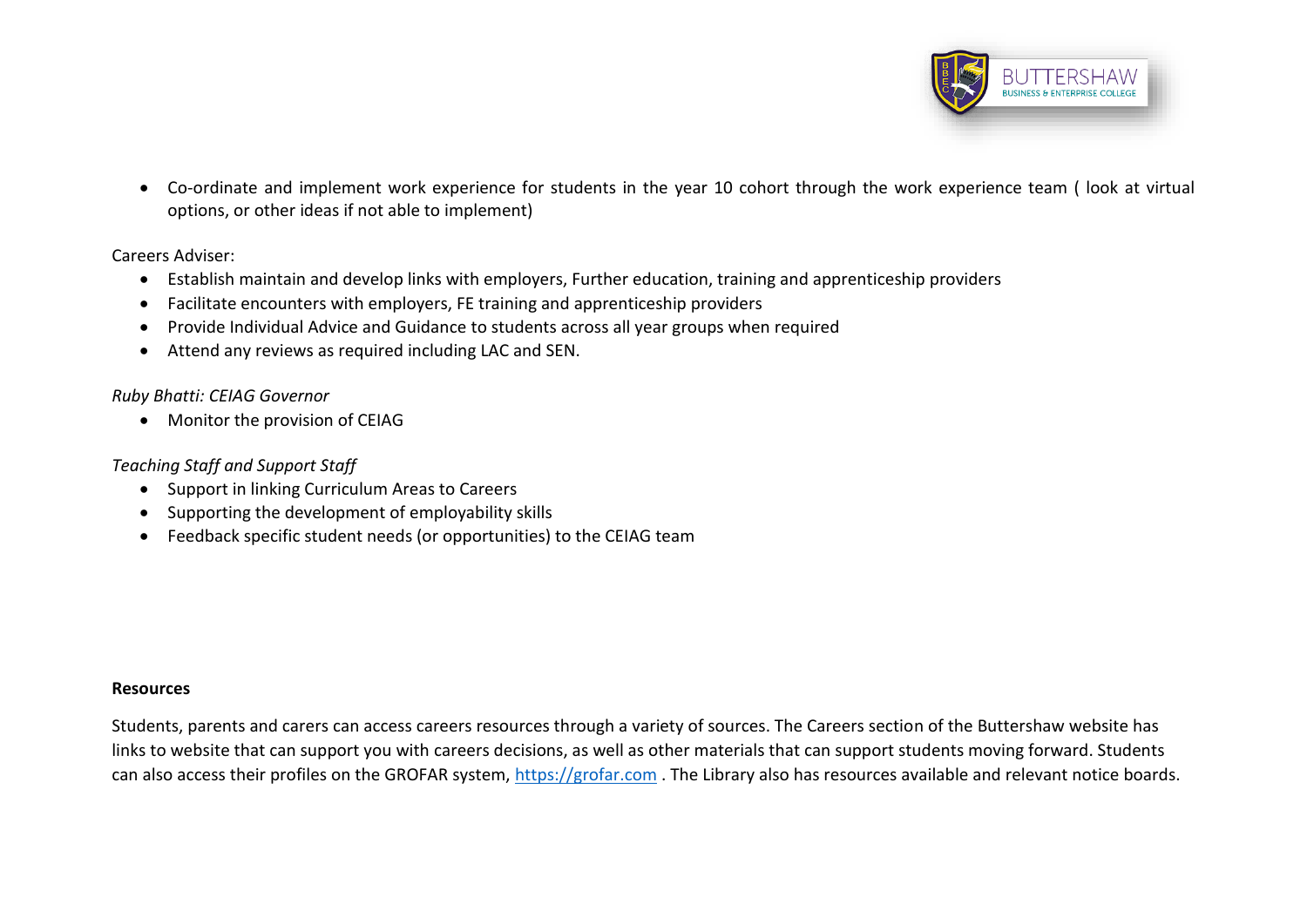

Staff CPD is also something that the school take seriously and the team and external providers, support with this, knowing that they are a key points of reference for information and advice. There are also links for parents to support their children with the decision making process.

#### **Destination Data**

BBEC has the ambition to ensure that no student leaves us not in education employment or training (NEET). To date our NEET figures have been below the national average (3.7%) and the regional average of (2.7%) with our 2019 been 0.8% our ambition is to reduce this to 0% for the academic year 2020-21

#### 2019 Breakdown

|            | Other Sixth Form | College | Apprenticeships | Employment | <b>NEET</b> | <b>Training</b> |  |
|------------|------------------|---------|-----------------|------------|-------------|-----------------|--|
| Number of  |                  | 183     | 25              |            |             | 16              |  |
| students   |                  |         |                 |            |             |                 |  |
| Percentage | 3.7%             | 75.9%   | 10.4%           | 0.8%       | 0.8%        | 6.6%            |  |
| Total      | 244              |         |                 |            |             |                 |  |

BBEC also had a thriving sixth form for a number of years which unfortunately saw its last year as a sixth from cohort. At post 16 it was the case that every year there was an ambition to achieve 0% NEET as well. In 2019 it achieved a 0% NEET rate and is on target to get this again in 2020.

## 2019 Breakdown

|                   | Sixth Form | University                           | Apprenticeships | Employment | <b>NEET</b> |
|-------------------|------------|--------------------------------------|-----------------|------------|-------------|
| Number of Studnts |            | $\sim$<br>$\overline{\phantom{a}}$ . |                 |            |             |
| Percentage        | 3.9%       | '2.5%<br>$72^{\circ}$                | 7.8%            | 15.7%      | 0%          |
| Total             | 51         |                                      |                 |            |             |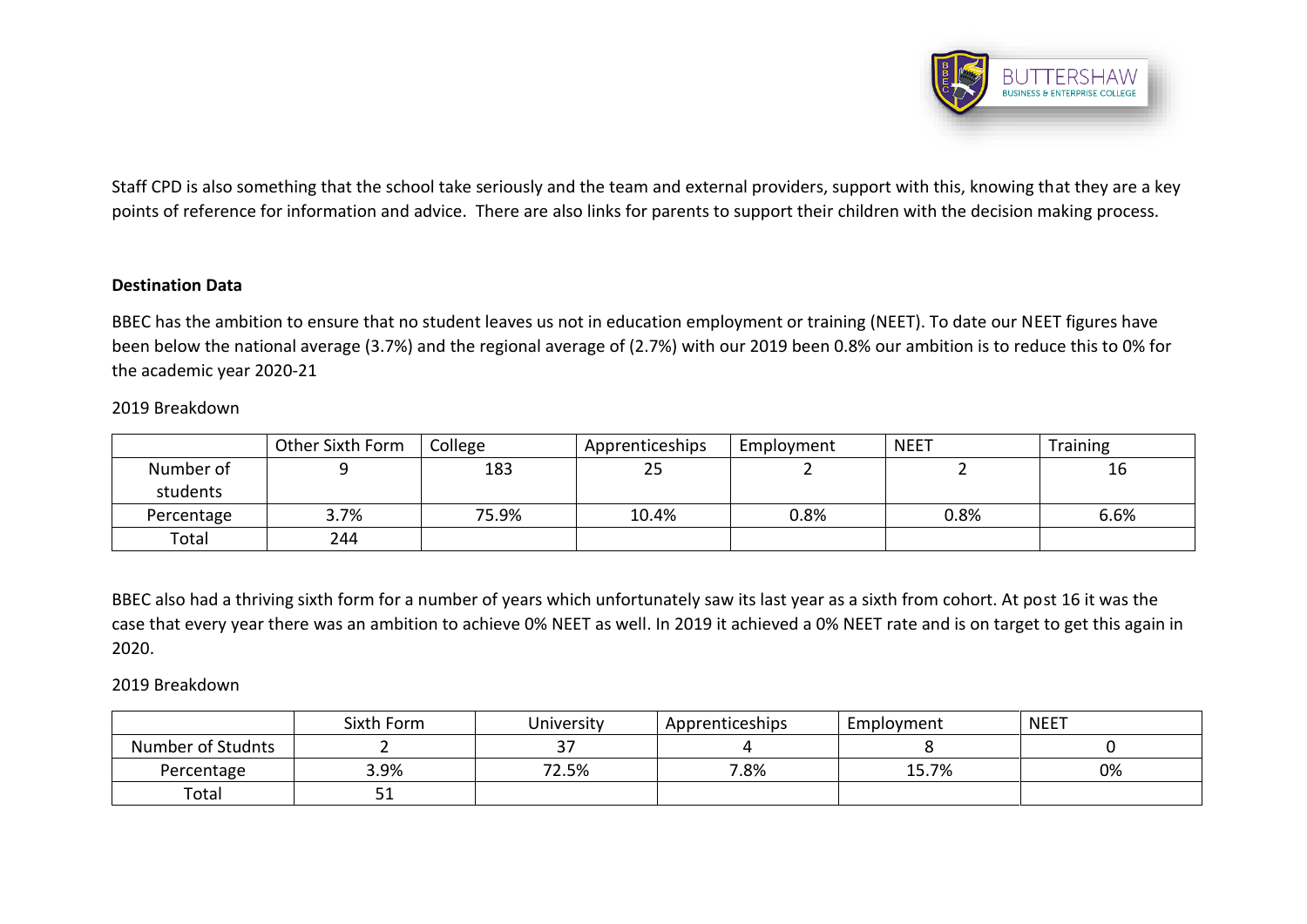

We will publish our 2020 NEET figures for both year groups as soon as they become available.

## **Further Policy and Legislation**

This published policy is constantly being updated to meet the requirements from legislation changes at a national level, as well as current thinking surrounding CEIAG, and revised changes made surrounding the quality in careers standard. Our policy is reviewed by all stake holders and will be reviewed on an annual basis.

Any post 16 education or training provider, or employer wishing to engage with school should contact:

Mr Lee Grant, Careers Lead & Careers Adviser. Telephone: 01274 676285 (ext 2357) Email: [lmg@buttershaw.net](mailto:lmg@buttershaw.net) or Joe Ryan Assistant Head (SLT responsible for Careers) Telephone: 01274676285 Email: [jryan@buttershaw.net](mailto:jryan@buttershaw.net)

## **Opportunities for access**

Regular 'drop in' times which provide opportunities to provide information to year 7 to 11. Online material of local providers is made available through our school website. We are happy to record and upload material and add it to our website if you think it will be benefit. Consultation Evenings are held throughout the year and providers are able to attend where are appropriate and feasible. We have a range of enrichment events integrated into the school careers programme to support self, careers and opportunity awareness, please contact to register interest to support/ attend. Options and post 16 planning events, these provide opportunities to engage with pupils and parents. We have a number of events, integrated into the school careers programme, will offer providers an opportunity to come into school to speak to pupils and their parents/careers. We also provide a week's work experience in the summer term for year 10 pupils. (Planning for virtual experiences through the pandemic) Any providers/ employers who may be able to offer a placements please use the contact above.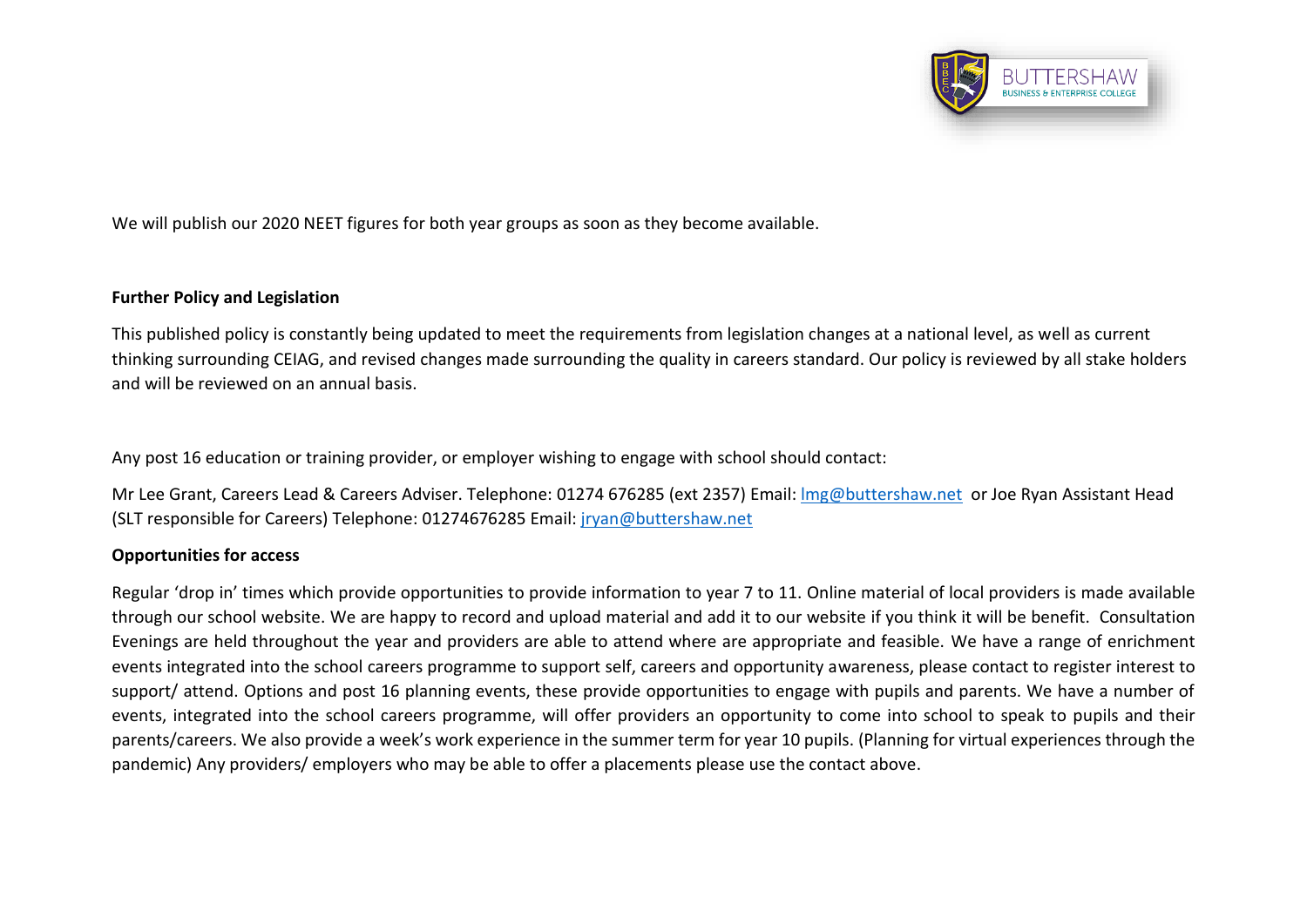

Updated 12/11/2020

Mr Lee Grant (Careers Lead)

Next Review Date: October 2021